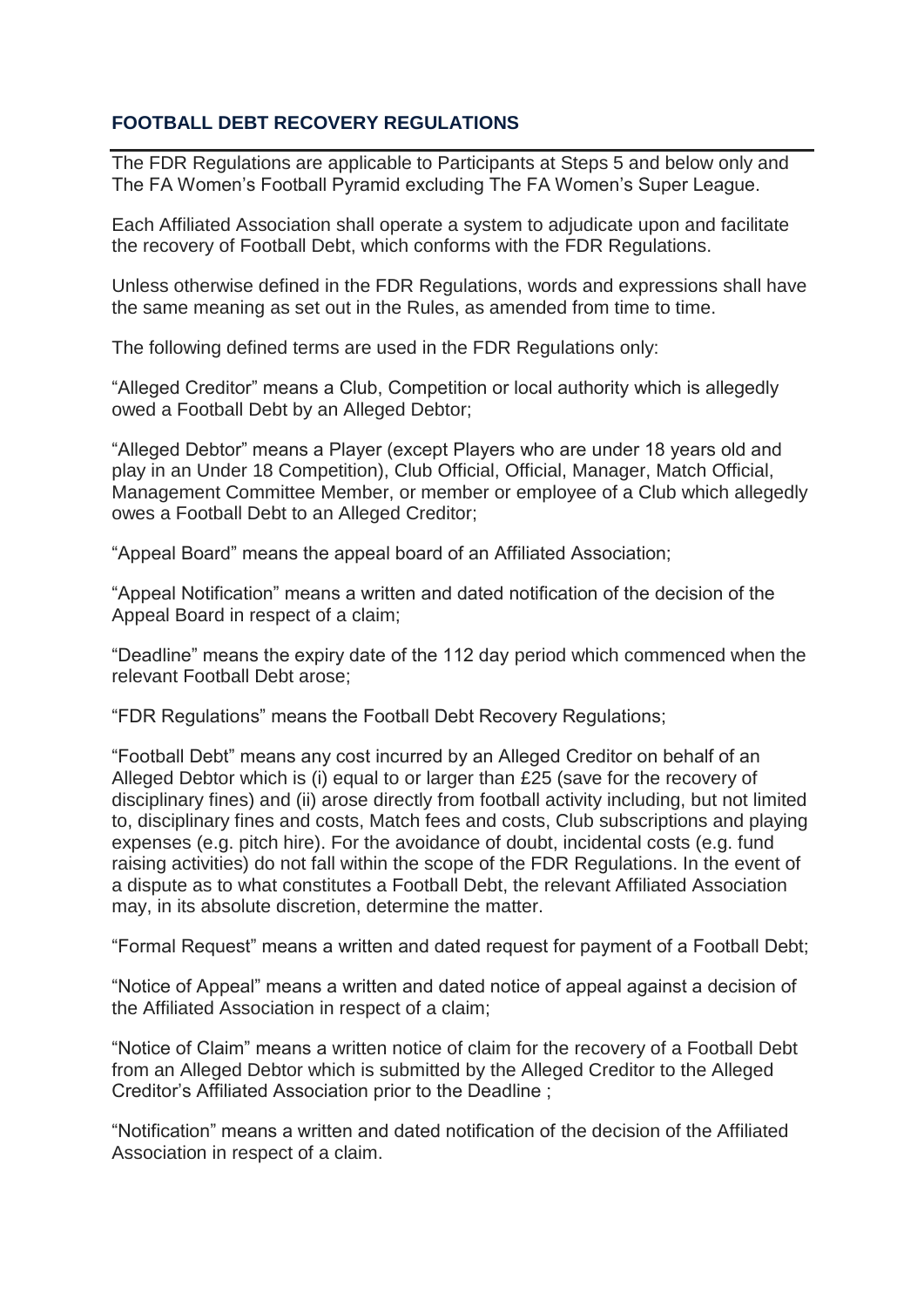# **COMMENCING A CLAIM**

1. In the first instance, an Alleged Creditor must take reasonable steps to recover a Football Debt, including the serving of a Formal Request on the Alleged Debtor.

2. If a Football Debt has not been recovered within 28 days of the date of the Formal Request, the Alleged Creditor may submit a Notice of Claim, provided this is done prior to the Deadline.

3. In order for a Notice of Claim to be valid, an Alleged Creditor must (i) include all relevant details about the Football Debt(s) which is the subject of the claim and the manner in which it is alleged to have arisen and what steps have been taken to recover it; (ii) provide a copy of the Formal Request and; (iii) provide the full name, last known address and date of birth of the Alleged Debtor (if known); (iv) pay an administration fee of £25 in respect of each Football Debt detailed in the Claim at the same time as filing the Notice of Claim. This fee may be added to the total debt claimed from the Alleged Debtor.

4. Upon receipt of a valid Notice of Claim, the Affiliated Association shall take steps to verify whether the Football Debt(s) is payable by the Alleged Debtor to the Alleged Creditor. The Affiliated Association shall provide a Notification to the Alleged Creditor and Alleged Debtor within 21 days of receipt of the Notice of Claim.

## **PAYMENT OF A CLAIM**

5. If a claim is upheld by the Affiliated Association, the Alleged Debtor must make payment of the Football Debt directly to the Alleged Creditor within 21 days of the date of the Notification.

6. If a claim is partially upheld by an Affiliated Association, the Alleged Debtor must make payment of such proportion of the Football Debt as directed by the Affiliated Association, in its absolute discretion, in the Notification, directly to the Alleged Creditor within 21 days of the date of the Notification.

7. If a claim is rejected by the Affiliated Association, no payment is payable by the Alleged Debtor to the Alleged Creditor.

## **APPEALS**

8. If a Claim is upheld or partially upheld by the Affiliated Association, the Alleged Debtor may submit a Notice of Appeal to the Affiliated Association within 21 days of the date of the Notification.

9. If a Claim is rejected or partially upheld by the Affiliated Association, the Alleged Creditor may submit a Notice of Appeal to the Affiliated Association within 21 days of the date of the Notification.

10. In order for a Notice of Appeal to be valid, the Alleged Debtor/Alleged Creditor must (i) detail all relevant reasons why the Notification should be overturned in full or in part; (ii) provide a copy of the Notification and copies of all paperwork previously submitted to the Affiliated Association in respect of the claim; (iii) provide the full